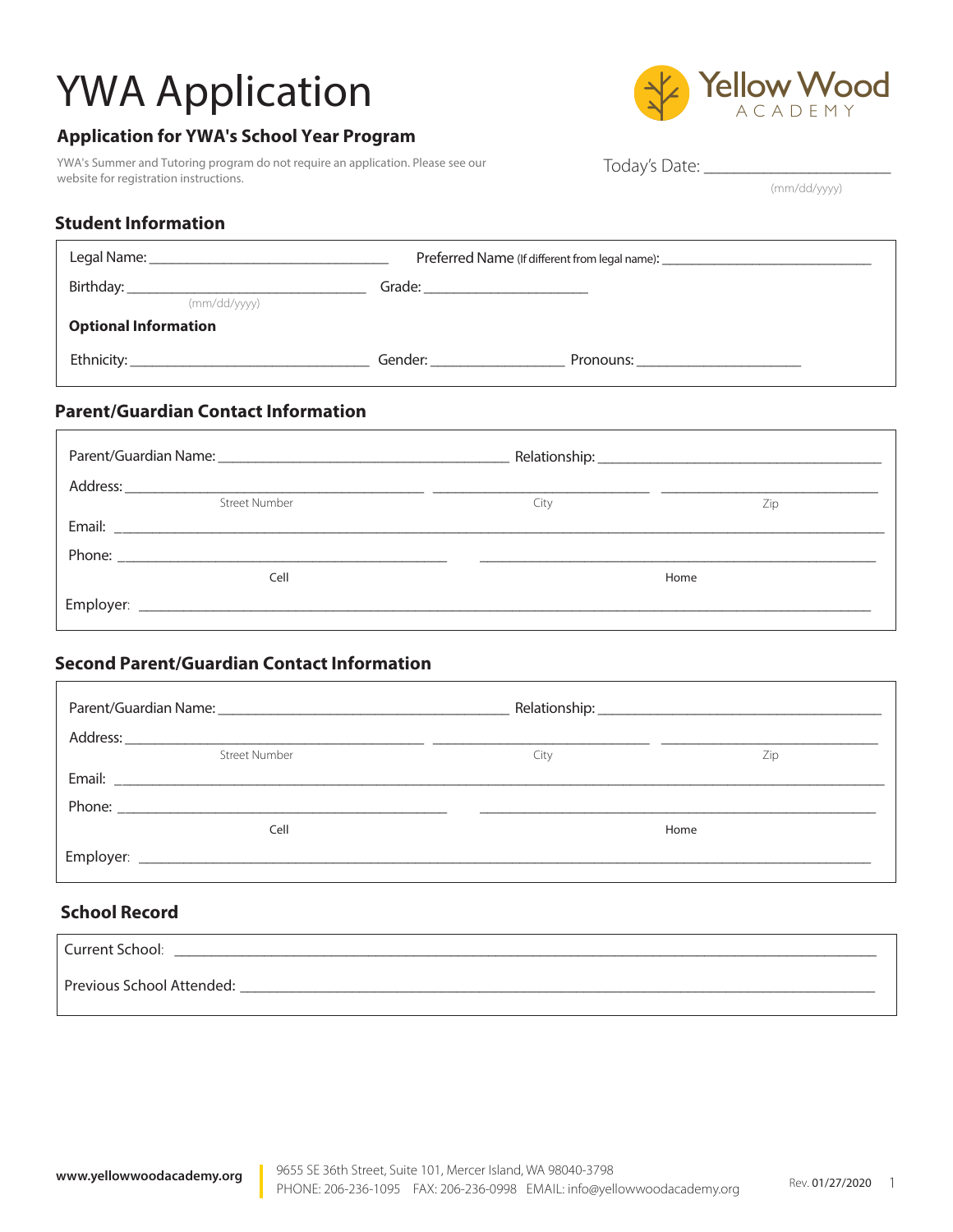## Application | Page 2



2

**Student Name:** \_\_\_\_\_\_\_\_\_\_\_\_\_\_\_\_\_\_\_\_\_\_\_\_\_\_\_\_\_\_\_\_\_\_\_\_\_\_\_\_\_\_\_\_\_\_\_\_\_

#### **Application Details**

|                                                                            | Program of Interest: ( ) Full Time ( ) Part-Time ( ) Single Class<br>) Not Sure                                      |
|----------------------------------------------------------------------------|----------------------------------------------------------------------------------------------------------------------|
| Applications are not needed for our summer or tutoring/test prep programs. |                                                                                                                      |
|                                                                            | Applying For: $\bigcap$ Immediate Enrollment $\bigcap$ Next Quarter $\bigcap$ Next Semester $\bigcap$ Fall 2020-2021 |
| What is bringing you to YWA at<br>this time?                               |                                                                                                                      |

### **Other Professionals (Optional)**

| Psychologist/counselor: |
|-------------------------|
| Other:                  |

#### **How Did You Hear About Us?**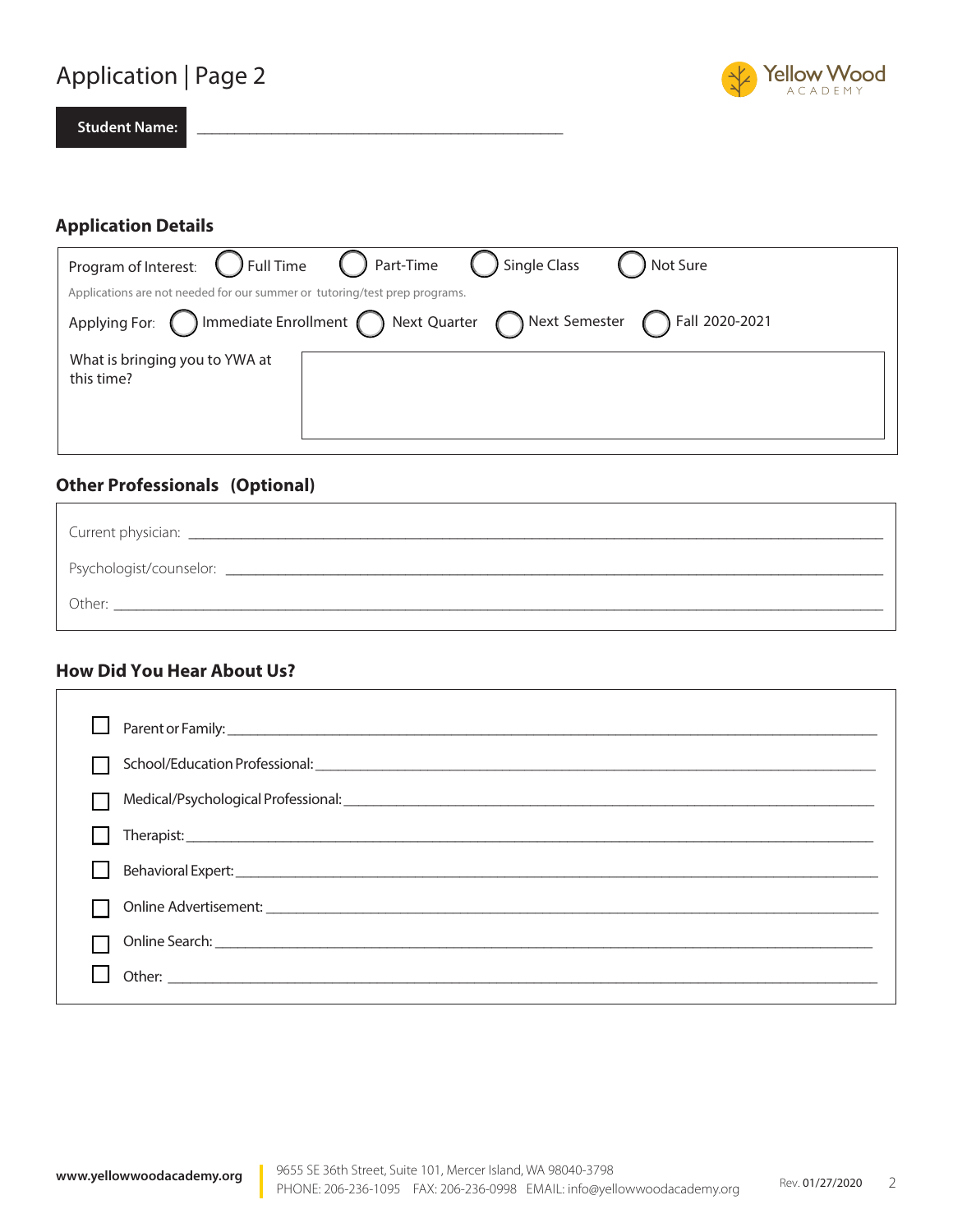# Medical Alert Form



| <b>Student Name:</b>                                                                                                                                                                                                                                                  | Date of Birth: |              |
|-----------------------------------------------------------------------------------------------------------------------------------------------------------------------------------------------------------------------------------------------------------------------|----------------|--------------|
| Today's Date:<br>(mm/dd/yyyy)                                                                                                                                                                                                                                         |                | (mm/dd/yyyy) |
| Parent/Guardian Name: 1988                                                                                                                                                                                                                                            | Phone Number:  |              |
| In order to provide a safe and responsive environment for your child, it is imperative that Yellow Wood Academy has knowledge<br>of any and all serious health conditions that a student may present so that we may respond quickly with the appropriate<br>protocol. |                |              |
| Information on this form should be filled out/updated each new school year. Please compete this form and return as soon<br>as possible. The information on this form will be reviewed and shared with the school staff. Minor health conditions that will not         |                |              |

#### **Serious Health Conditions (Check appropriate box below)**

affect your child at school do not need to be listed on this form.

| My child does not have any health conditions that will affect him/her at school.<br>(If this box is checked, no further information is necessary. Please sign and date the bottom and return to the<br>school office.)<br>My child has the following serious health condition(s)-Check box(es) below: |
|-------------------------------------------------------------------------------------------------------------------------------------------------------------------------------------------------------------------------------------------------------------------------------------------------------|
| $\Box$ Asthma – Will your child require an inhaler at school? $\bigcirc$ Yes<br>( )No                                                                                                                                                                                                                 |
|                                                                                                                                                                                                                                                                                                       |
|                                                                                                                                                                                                                                                                                                       |
| $\Box$ Insulin pump $\Box$ Independent $\Box$ Insulin via pen<br>$\Box$ Dependent<br>Insulin via syringe<br>$\perp$                                                                                                                                                                                   |
| $\Box$ Life-threatening Allergy (Requires an EpiPen or Auvi-Q at school Allergens:                                                                                                                                                                                                                    |
| $\Box$ Seizure Disorder (Type):                                                                                                                                                                                                                                                                       |
| $\Box$ Medication(s):                                                                                                                                                                                                                                                                                 |
| Other serious health condition(s):                                                                                                                                                                                                                                                                    |

#### **Medications (Prescription, supplements, and over-the-counter)**

All medications given at school require an Authorization of Administration of Medication Form available at the school office. All prescription medications must be in the original container with a pharmacy label that matches the health care provider's orders. Over-the-counter medications and supplements must be in the original container marked with the student's name.  $Median(s)$  to be given at school: Medication(s) taken at home: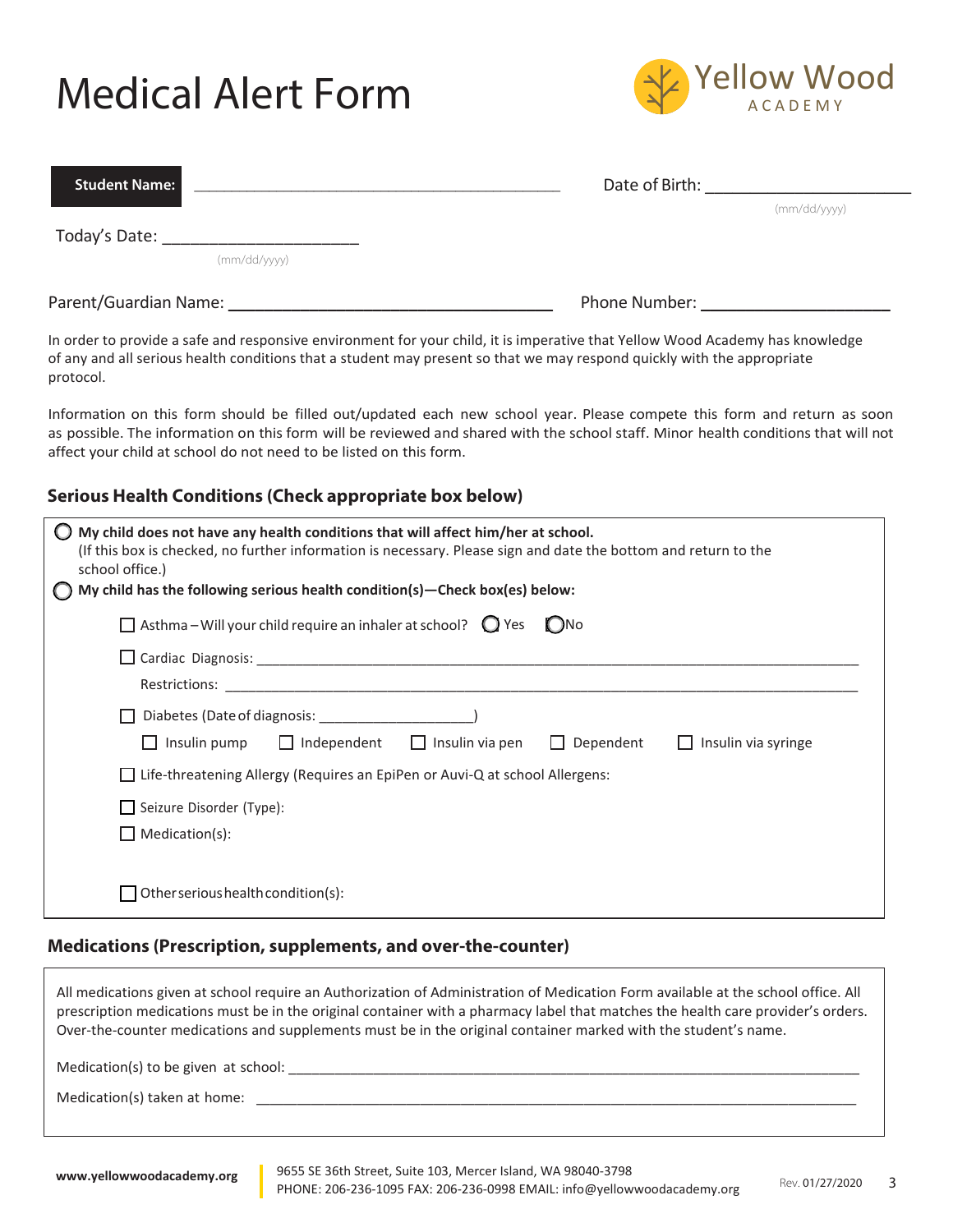### Medical Condition Alert Form



| Student Name: I |  |
|-----------------|--|
|                 |  |

Today's Date: \_\_\_\_\_\_\_\_\_\_\_\_\_\_\_\_\_\_\_\_\_

(mm/dd/yyyy)

#### **Emergency Preparedness**

We request that parents/guardians of all students provide any medication and/or appropriate food as well as a comfort kit to be kept at school in case there is an emergency that would detain them at school. A three-week supply is recommended as we are located on an island. For more information about the contents of a comfort kit, please see the comfort kit guide on the webesite.

#### **Emergency Contact Information**

|                       | Primary Phone Number:   |
|-----------------------|-------------------------|
| Email Address:        | Secondary Phone Number: |
| Health Care Provider: | Phone Number:           |

Parent Signature: \_\_\_\_\_\_\_\_\_\_\_\_\_\_\_\_\_\_\_\_\_\_\_\_\_\_\_\_\_\_\_\_\_\_\_\_\_\_\_\_\_\_\_\_\_ Date: \_\_\_\_\_\_\_\_\_\_\_\_\_\_\_\_\_\_\_\_\_\_\_\_\_\_